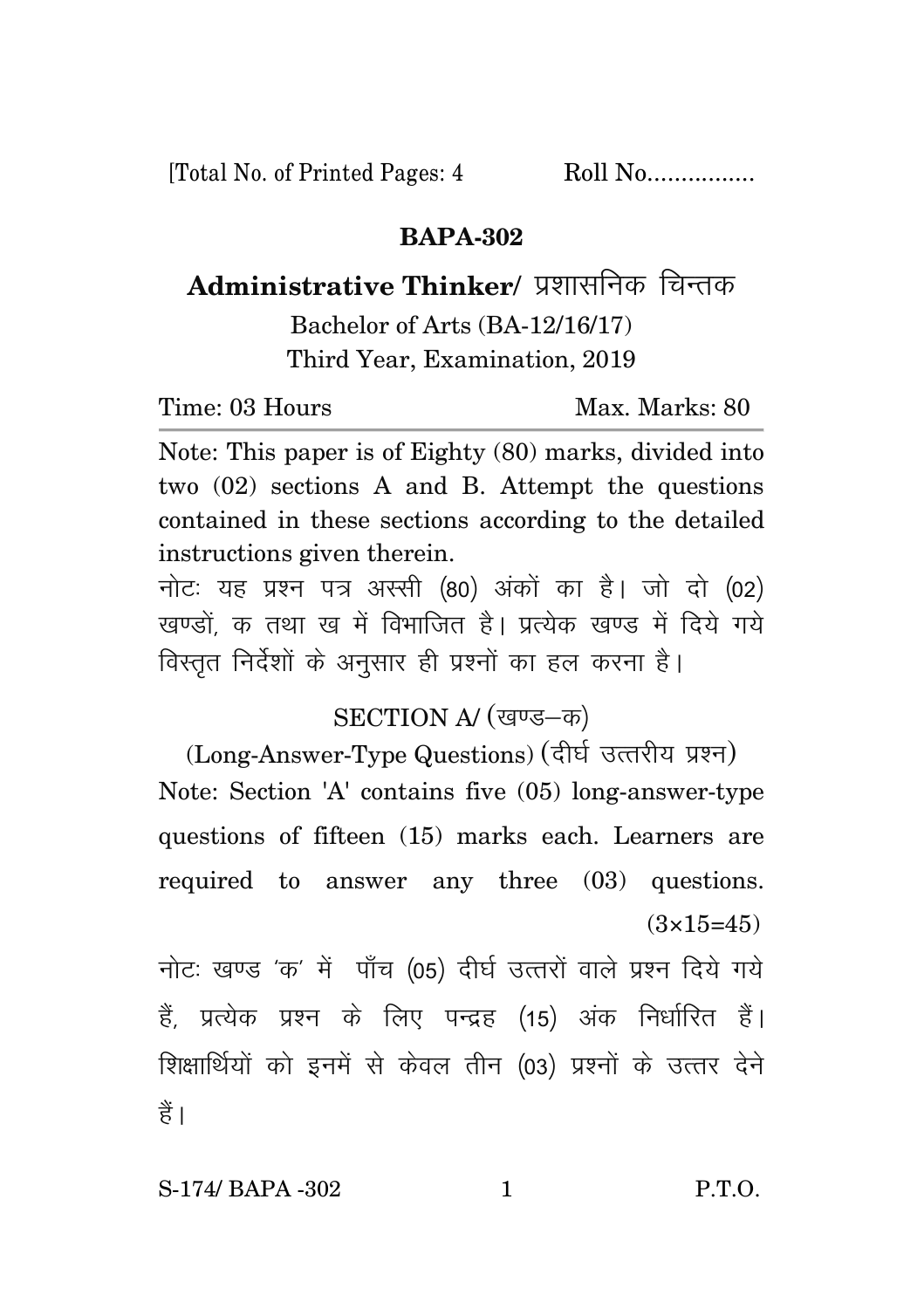- 1. Describe elements of public administration as enumerated by Kautilya. लोक प्रशासन के उन तत्वों का वर्णन कीजिए, जिनका पतिवादन कौटिल्य ने किया।
- 2. Explain Woodrow Wilson's concept of politicsadministration dichotomy.  $q$ डरो विल्सन की ''राजनीति–प्रशासन द्विविभक्तीकरण'' की अवधारणा को समझाइए।
- 3. Discuss the meaning and concept of bureaucracy as enunciated by Max Weber. मैक्स वेबर ने नौकरशाही के अर्थ और अवधारणा की जिस दृढता से घोषणा की, उसकी चर्चा कीजिए।
- 4. Gulick describes ten principles of organisation. Explain these principles. गलिक ने संगठन के दस सिद्धांतों का वर्णन किया है।

इन सिद्धांतों को समझाइए।

5. Discuss Herzberg's Two-Factor theory. हर्जबर्ग के द्वि–कारक सिद्धांत को समझाइए।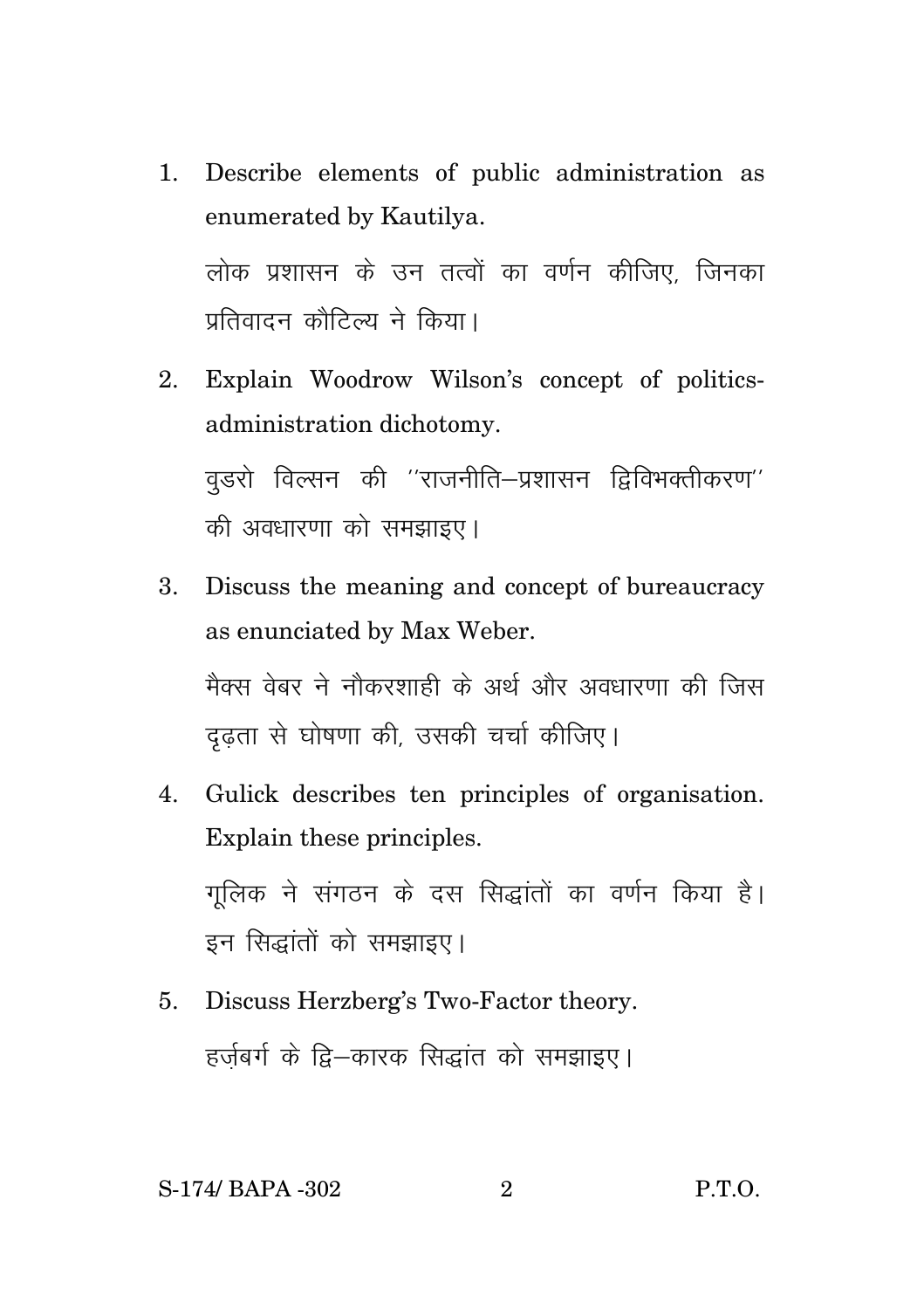# Section B / (खण्ड-ख) (Short Answer Type Questions) (लघु उत्तरों वाले प्रश्न)

Note: Section 'B' contains eight (08) short-answer type questions of seven (07) marks each. Learners are required to answer any five (05) question only.  $(5 \times 7 = 35)$ 

नोटः खण्ड 'ख' में आठ (08) लघु उत्तरों वाले प्रश्न दिए गये हैं. प्रत्येक प्रश्न के लिए सात (07) अंक निर्धारित हैं। शिक्षार्थियों को इनमें से केवल पाँच (05) प्रश्नों के उत्तर देने हैं।

- 1. Mary Parker Follett advanced the idea of "Constructive Conflict". Explain it. मेरी पार्कर फालेट ने ''रचनात्मक संघर्ष'' का विचार प्रस्तुत किया। उसे समझाइये
- 2. Barnard viewed the organisations as systems of human cooperation. Explain his ideas on organisations. बर्नार्ड ने संगठनों को मानवीय सहयोग की व्यवस्थाओं के :<br>रूप मे देखा। संगठन के बारे मे उसके विचारों को स्पष्ट कीजिए।
- 3. What is "Decision-Making"? Explain it with reference to Herbert Simon's theory. निर्णय–निर्माण क्या है? हर्बर्ट साइमन के सिद्धांत के संदर्भ मे इसे समझाइये

### S-174/ BAPA -302 3 P.T.O.